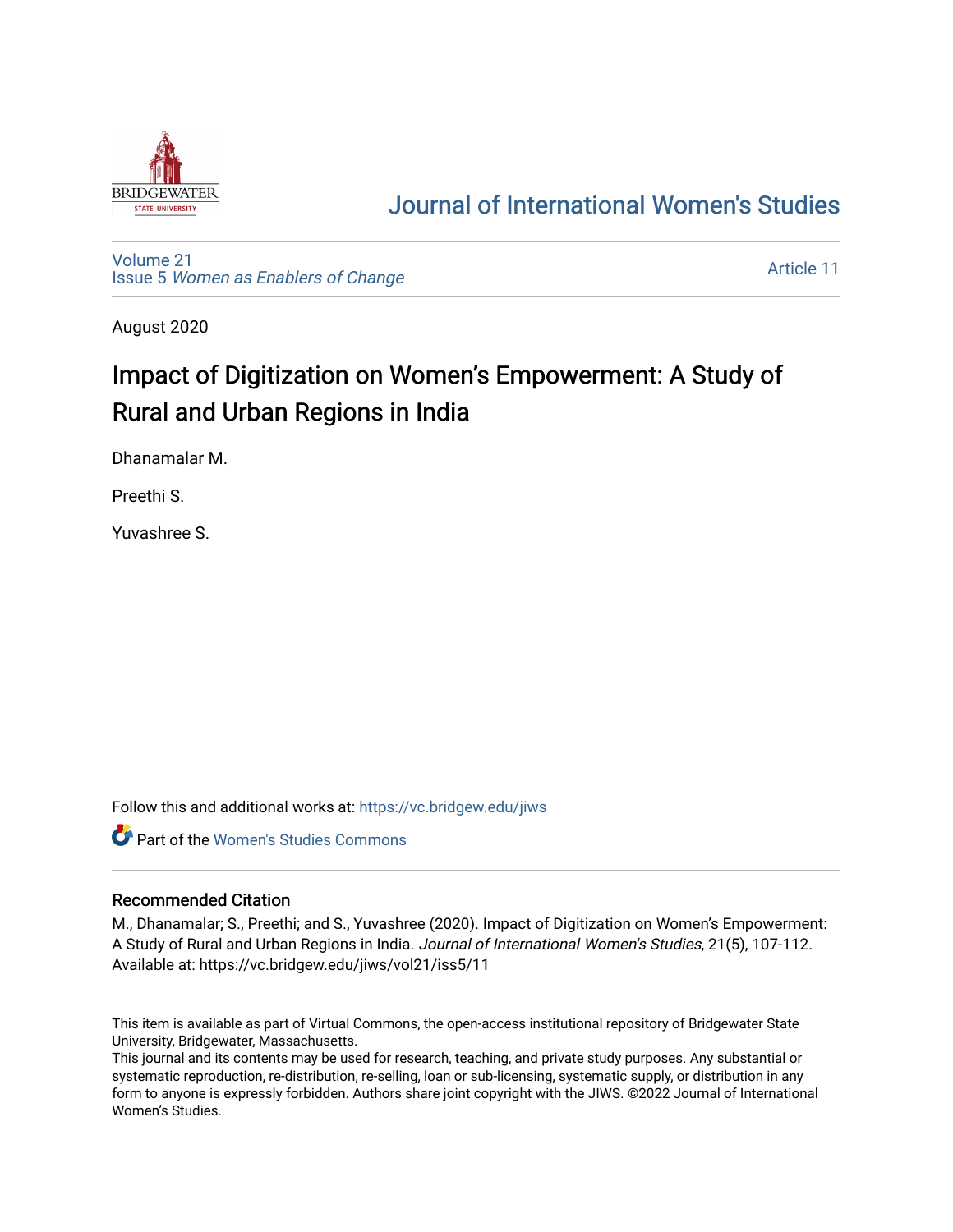#### M. et al.: Impact of Digitization on Women's Empowerment

This journal and its contents may be used for research, teaching and private study purposes. Any substantial or systematic reproduction, re-distribution, re-selling, loan or sub-licensing, systematic supply or distribution in any form to anyone is expressly forbidden. ©2020 Journal of International Women's Studies.

## **Impact of Digitization on Women's Empowerment: A Study of Rural and Urban Regions in India**

By Dhanamalar M.<sup>[1](#page-1-0)</sup>, Preethi S.<sup>[2](#page-1-1)</sup>, Yuvashree S.<sup>[3](#page-1-2)</sup>

#### **Abstract**

Women's empowerment plays a crucial role in the overall development of any society besides positively impacting the daily lives of women. The winds of radical change in the fields of employment and information technology have brought with them a wide range of opportunities for women in India and across the globe. The primary objective of this study is to find the usage of digitization in rural regions and urban regions by women. The study aims to perceive how basic internet centres and training should be provided for rural women to help them utilize the internet facilities. The "Internet Saathi" projects are identified as projects that impart training to rural women, but in reality, only 1 out of 10 rural women use the internet. Digitization, which is the primary focus of digital literacy, is the most essential skill required for the empowerment of women. The development of mobile technology has brought the world to one's fingertips and has allowed women to update themselves about everyday national and global news. Education not only enables rural women in digitization but also helps them to empower themselves economically. Towards this end, it would be advantageous for rural women to learn to use the internet via smartphones, carry out financial transactions online, and become aware of global trends.

*Keywords:* empowerment, digitization, women's empowerment, rural India, urban India

#### **Introduction**

Urban women have reached a specific level of self-reliance wherein their dependence on others has reduced over the years when compared to the state of rural women. This dependency level of the rural women in India has led to various issues such as their being misled and defrauded. According to a survey conducted by NSSO, rural women's literacy rate is significantly lower that of urban women. In addition to a better level of education, there is a large gap between urban women and rural women in terms of technology usage. After the onset of globalization in 1990, technology was initially a male-dominated field but with the increasing involvement of urban women over the years the usage of technology has increased among them. Despite the promises of the digital revolution, rural women still do not have the same access to information and technology, as urban women in India. Empowering rural women to help them get access to environmental, social and medical necessities, as well as education would enable

<span id="page-1-0"></span><sup>&</sup>lt;sup>1</sup> M. Dhanamalar is an Assistant Professor in Kristu Jayanti College, Bengaluru, Her research area of interest, is Compiler Design and Deep Learning. Dhanamalar $@k$ ristujayanti.com can contact the authors.

<span id="page-1-1"></span><sup>2</sup> Preethi S, is studying II year MCA in Kristu Jayanti College, Bengaluru. Her research area of interest in data analysis.

<span id="page-1-2"></span><sup>&</sup>lt;sup>3</sup> Yuvashree S is studying II year MCA in Kristu Jayanti College, Bengaluru, Her research area of interest is Data mining.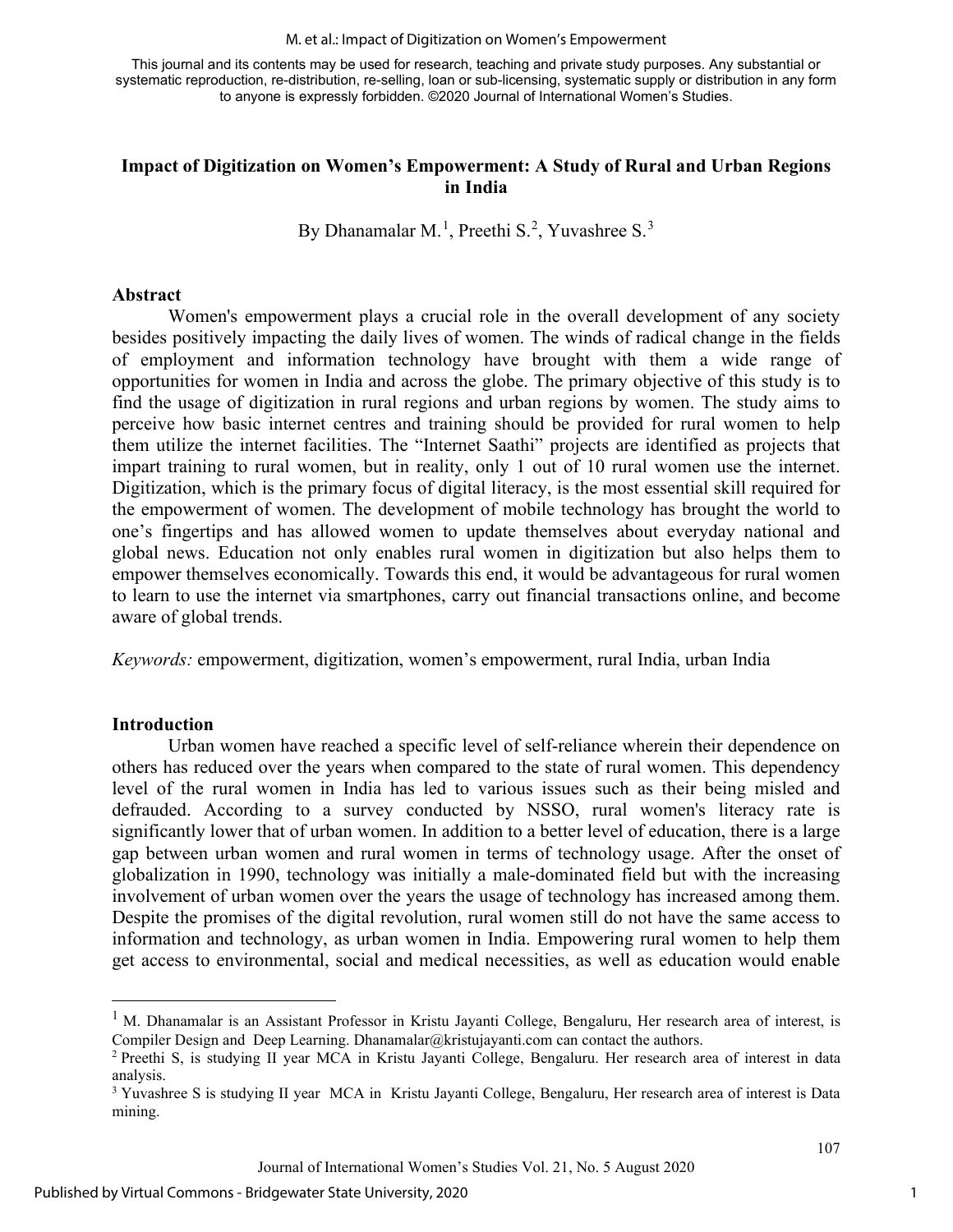them to make complete use of the "Digital India" scheme, which is known to aid women in their economic development. Digitization is to create a new opportunity to empower women to improve entrepreneurship opportunities using ICT (Rajahonka and Kaija, 2019). The empowerment of women can help to build their ability to get involved in decision making in a better way to effectively overcome in the era of social, political and economic obstacles as well as strengthening them to participate into the Digitization processes (Cummings and Tam O'Neil, 2015). Women can easily approach the job with confidence because IT women have employment options as flexibility and work at home concept (Malhotra, 2015).

#### **Information Communication Technology**

In a rapidly changing, technology-driven world, the lives of people are underscored by the internet and the gadgets with which they can access it. Technological innovations have transformed human life, leading to expansive changes, affecting society, and bringing economic growth. The economy of the nation is gaining huge profits through its contributions to the digital revolution. Though the nation has grown in digital literacy, women still face a wide range of difficulties in accessing technology and utilizing the internet. The social status and literacy level of women are the key factors that help to decide how technological advancement can help women achieve greater heights. However, it cannot be denied that rural women lag in their use of technology and the internet.

One of the significant issues with the utilization of technology is literacy, which is a barrier to its efficient use. There are many loopholes in the projects organized for rural women, yet there are a few remarkable accomplishments among the few rural women who have achieved great heights with the help of technology. According to a [Notermans](https://sciprofiles.com/profile/155004) (2019), "Pooja", a rural woman, wanted to showcase her designing abilities, and she was helped to do so by using the internet. Women with such great ideas must be given opportunities to excel, which would make them exemplars for other rural women to improve their own digital literacy levels. ICT mainly focuses on empowering women through the use of basic techniques and delivers large amounts of information, but all this information is often not effectively used. This study reflects the considerable gap in the digital incentives available for urban and rural women that results in socio-economic disparities.

## **Rural Women in the Digital Era**

Providing a platform for rural women to make use of technology and helping them to use mobile phones might help them break down the barriers they have faced over the decades. Finding the reasons for the disparity between rural and urban women is necessary to identify the facilities that require strengthening. In terms of internet usage, only 29% of women use the internet (Women, 2019). Until this percentage increases, India's goal of achieving a digital economy or improved digital literacy cannot be achieved within the expected timeframe as a significant strategy is lacking.

In the current scenario, 43% of men own cell phones, and women lag behind with only 28% mobile ownership. This distinction was assessed at 114 million. It is found that women never knew how to read or write the digits or identify any of the keys on mobile phones. They never knew how to read messages and were dependent on their husbands to use the device. Their cell phone usage was mostly limited to attending calls.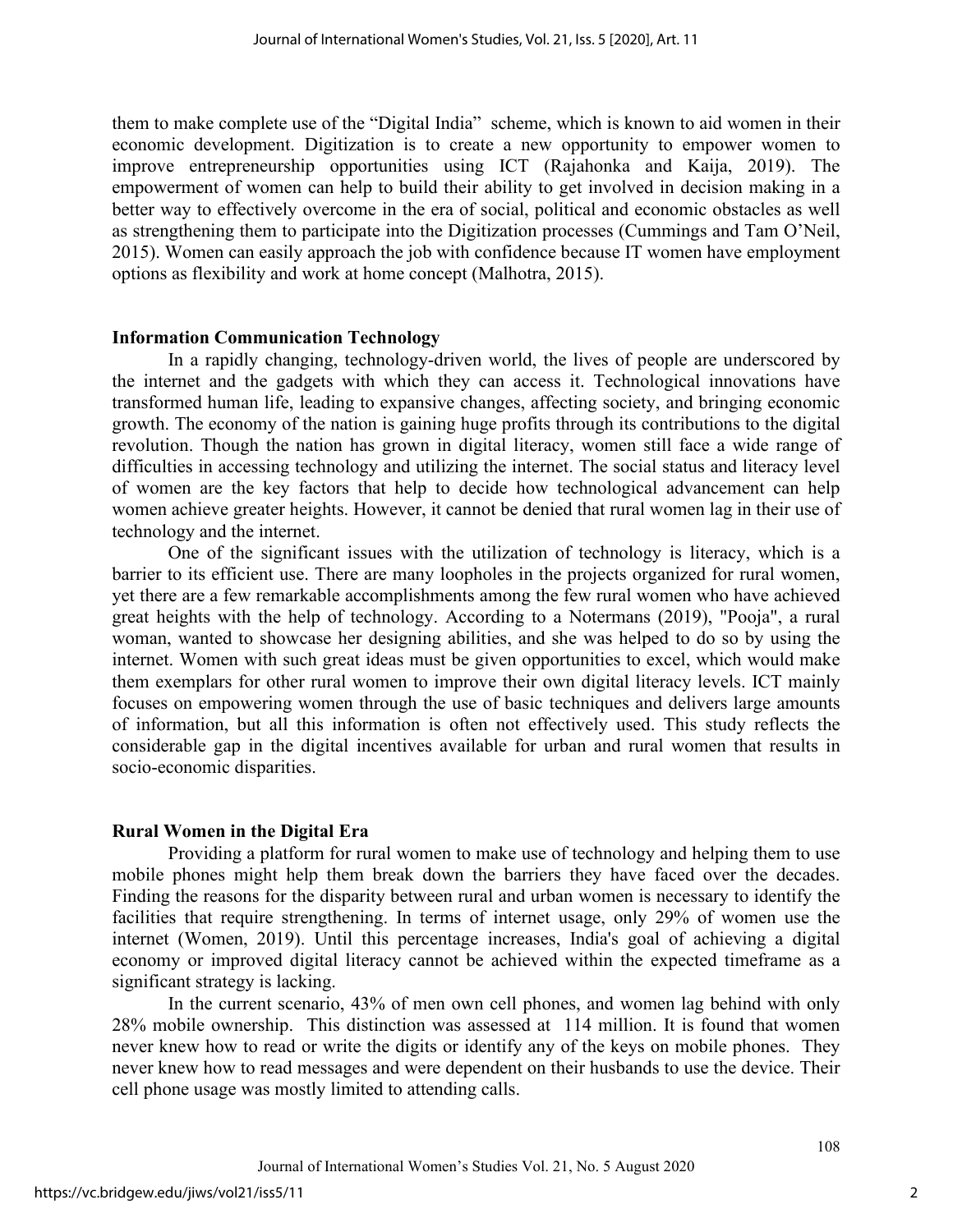In urban areas, this gap between male and female users of mobile phones is quite low as there the percentage of literate women is much higher and exposure to advertising is greater resulting in fewer social barriers when compared to rural areas (Keeley, 2017). A vast number of new opportunities have arisen in the IT sector through the expansion of the digital economy. For the last few years, women's engagement in various institutions has increased tremendously, and the outsourcing of business activities has created new jobs in IT industries, many of which have been secured by women. However, the study shows that women are deprived of various managerial and professional skills, which leads to their being dominated by men, and forced do the routine work. Nevertheless, for Indian women, new employment opportunities are being created through new platforms and the shared economy permits them to circumvent physical mobility barriers and balance work and home commitments. This economy creates employment opportunities without any social discrimination. It can be used for both uplifting women and for balancing the economy of the country at large.

## **Research Methodology**

## *Research Objectives*

- To understand how rural women utilize digital and communication technologies in the Indian context.
- To identify whether the usage of digital technologies among rural women is related to education, age, marital status and employment status.

## *Research Hypothesis*

This study was experimental with the following hypothesis

- H0**:** Rural women in India are not familiar with technology and digitization in India.
- $\bullet$  H<sub>1</sub>: Rural women in India are familiar with technology and digitization in India.

## *Sampling Methodology*

Random data was collected based on the usage of technology in both rural and urban areas. Based on the criteria for the aspect of analyzing the usage of technology, five attributes like online transactions (shopping bills, electric bills), entertainment (movie tickets), online communication, social networking, and online service are considered. The questionnaire was collected and the data analysed verified the facts given in various survey reports about the usage of technology by rural women in India. Data from a sample size of 200 was collected.

## **Sampling Details**

The main focus is on rural women in India, among all the age groups. Sample data were analyzed using the R software with the help of K-means clustering to find the exact areas in which the rural women are lacking, and the result is shown in a graph. After performing the Kmeans algorithm, the different attributes required by rural women were identified. K-means clustering can be classified into two groups, that is rural and urban. Each group is assigned by the mean value of points in the group, known as the cluster centroid. The result is based on clustering vector, a sum of squares and available component are calculated in the cluster using K – means algorithm.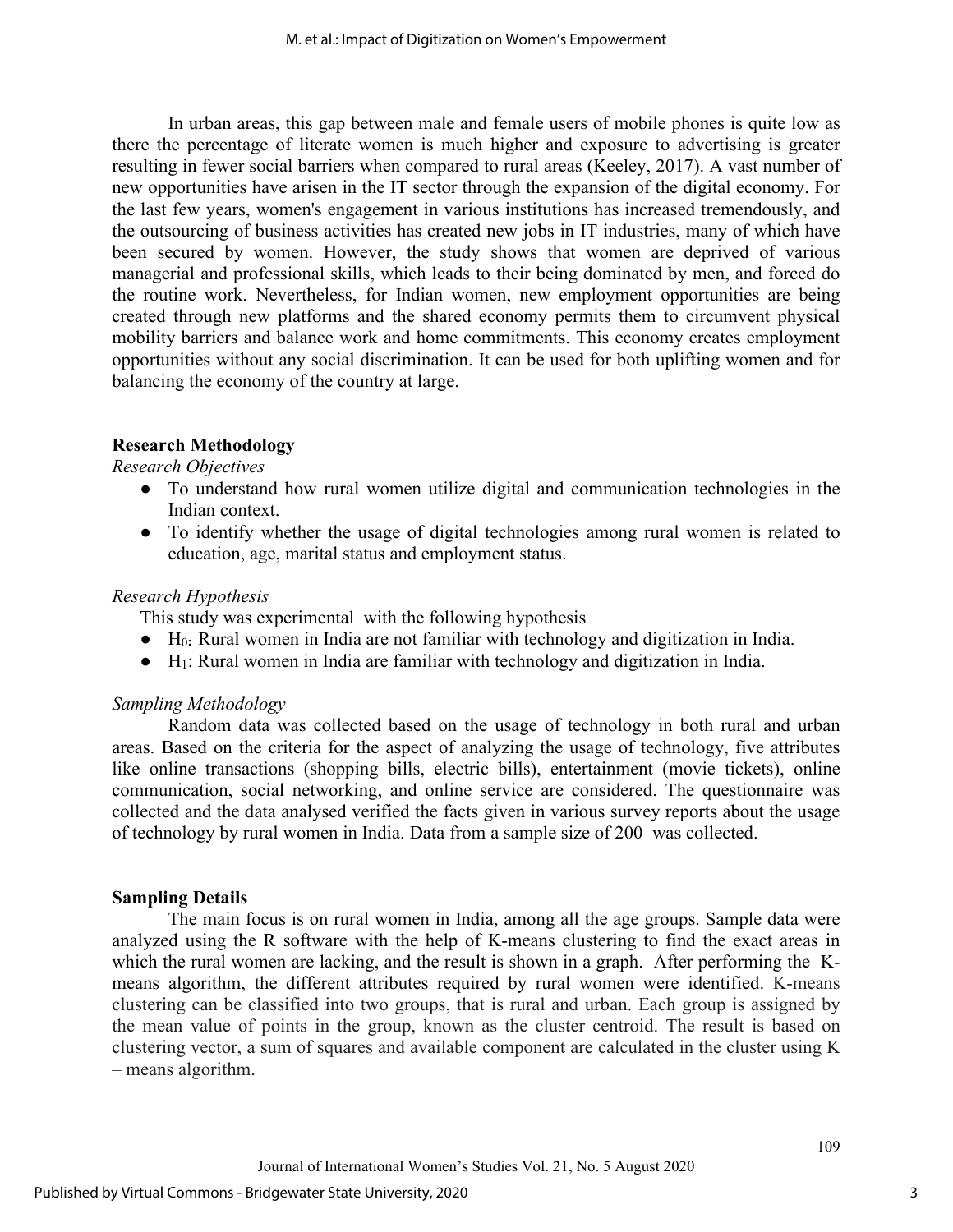From the below plot, it can be observed that rural women are experiencing a technology barrier with regards to online communication, entertainment, social networking, online transactions, and other online services compared to urban women. Out of 60 rural women, only 20 rural women have used technology.



**Figure 1: Graphical represents both rural and urban women**

#### **Analysis and Interpretation**

The analysis of the data was completed and the pictorial graph from the data is drawn. The following bar chart depicts that urban women are engaged with digital technology to satisfy their day to day necessary needs. Whereas, rural women are lagging very much behind in technology with a lack of education and other facilities.

**<sup>4</sup>** The aims that are followed by the ICT to achieve gender equality and empower all the women in the country and the efforts taken to call the women across the nation to use the advanced technology["Gender and Information and Communication Technologies [ICT]: A Comparative Analysis of Three Cases in India," Journal of Asian Women's Studies, Vol 14]

**<sup>5</sup>** Understanding the role that ICT has taken for the empowerment of the women based in the field of technology. Moreover, a brief understanding of the various programs taken, [Empowering Women Through ICT-Based Business Initiatives: An Overview of Best Practices in E-Commerce/E-Retailing Projects. Information Technologies and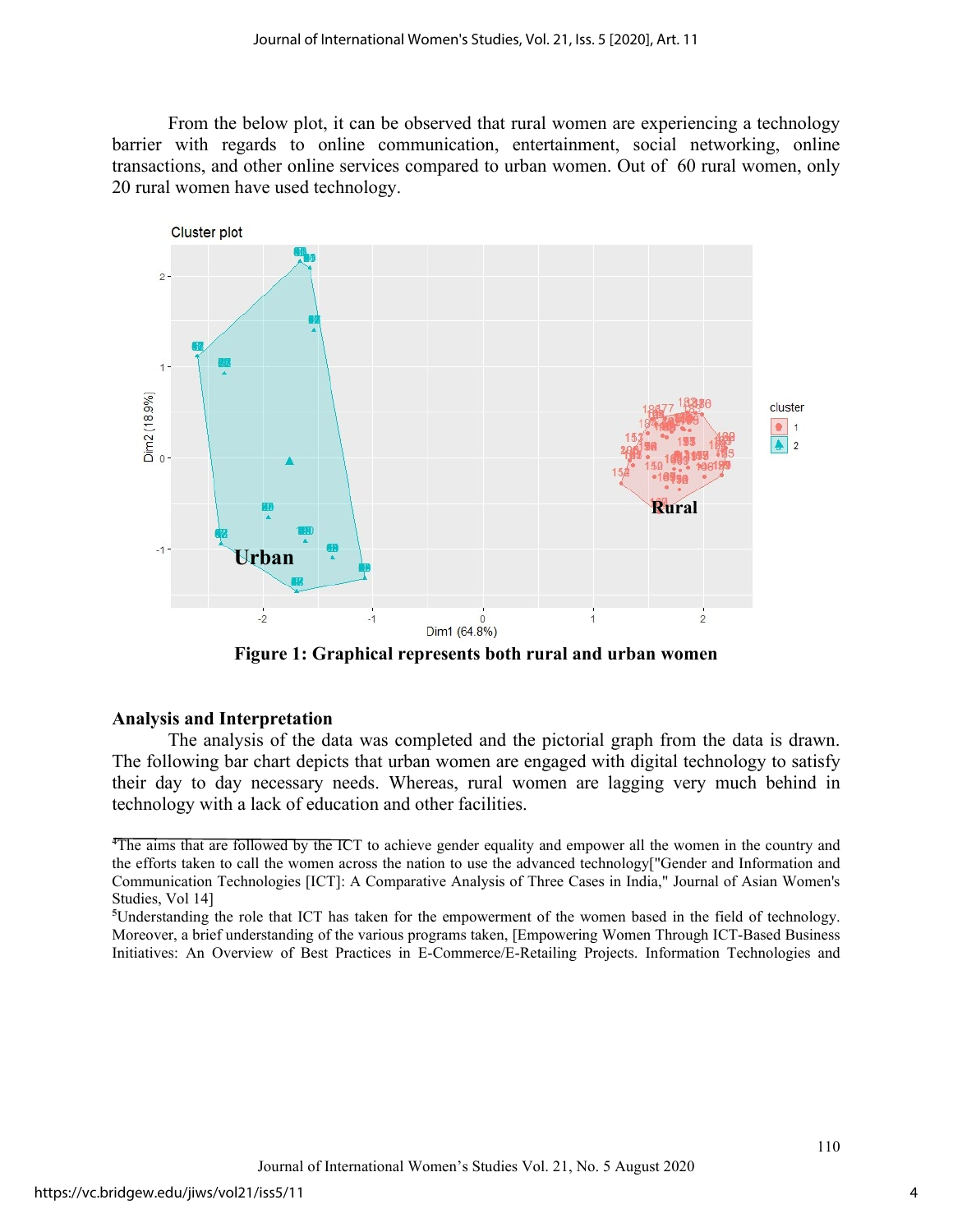

International Development, Special issue on Women's Empowerment and the Information Society, 4(2), 43-60.]

**Figure II: Comparison of rural women and urban women using digital technology** 

#### **Conclusion**

Technology-oriented programs are being conducted in rural India for the benefit of women, but the projects are not successful because of the lack of equipment provided to the women. However, the policies of ICT are focused on bringing greater benefits to women. More online and offline jobs must be provided to women so that they grow stronger economically. It must be understood that exposure to technology will in itself empower women. This has ensured that more programs linked to technology are required and should be organized. Familiarity with computers and other technical devices not only makes women technologically literate but also enables them to become economically stable. Digitalization makes them economically stronger and stable; it helps them become technically savvy individuals. Promoting digitization among women can also empower them. The arrival of digital payment modes allows women to make efficient payments without getting cheated by any sort of fraudulence. A comparative study could be undertaken with the help of different analysis algorithms to gauge the success of such digitalisation initiatives based on their performance. Digital literacy helps rural women to become digitally proficient and also helps them to become economically independent.